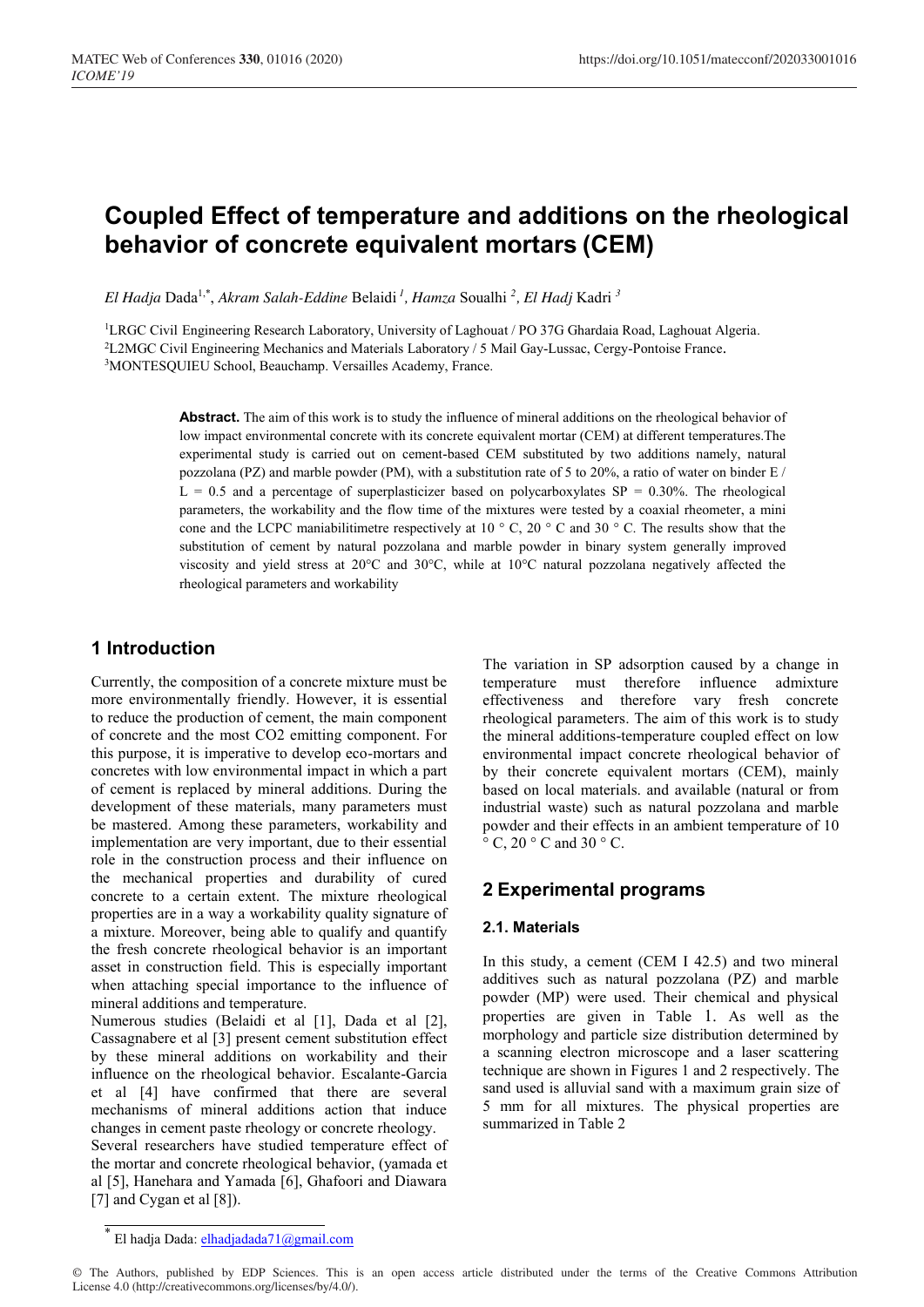

**Fig. 1.** Scanning electron microscope analysis.



**Fig. 2.** Particle size distributions of cementitious materials

| <b>Chimical</b><br>Analysis $(\%)$ | (OPC) | (PZ)  | (MP)  |
|------------------------------------|-------|-------|-------|
| $S_iO_2$                           | 21    | 41.34 | 0.42  |
| CaO                                | 58.70 | 12.90 | 56.01 |
| Mgo                                | 1.8   | 3.23  | 0.12  |
| $Al_2O_3$                          | 5.35  | 17.18 | 0.13  |
| Fe <sub>2</sub> O <sub>3</sub>     | 4.44  | 9.20  | 0.06  |
| SO <sub>3</sub>                    | 1.88  | 0.02  | 0.01  |
| K2O                                | 0.60  | 2.17  | 0.01  |
| TiO <sub>2</sub>                   | 0.34  | 1.94  | 0.01  |
| Na <sub>2</sub> O                  | 0.42  | 2.55  | 0.06  |
| $P_2O_5$                           | 0.17  | 0.64  | 0.03  |
| Fire loss                          | 5.31  | 8.84  | 43.43 |
| Specific density                   | 3.16  | 2.69  | 2.67  |
| Fineness $\text{cm}^2/\text{g}$ )  | 4000  | 3200  | 2126  |

**Table 1.** Chemical and physical properties of OPC, PZ et MP.

A new generation polycarboxylate (SP) high waterreducing superplasticizer was used with a specific weight of 1.07 and a dry extract of 30% and a pH of 6.5.

#### **2.2 Mixing Proportions**

The CEM formulation was deduced directly from the composition of an initial concrete formulated with a cement dosage of 350 Kg/m3, an E / C ratio of 0.5, a G/S ratio of 0, 76 and a percentage in SP of 0.3.

Natural pozzolana (PZ) and marble powder (PM) have been added as a mineral addition as a substitute for cement by mass in the proportions of 5%, 10%, 15%, 20% mortar are shown in Table 3.

| <b>Properties</b>                   | <b>Alluvial Sand</b> |  |  |
|-------------------------------------|----------------------|--|--|
| Absolute specific gravity $(Kg/m3)$ | 2.62                 |  |  |
| Fineness Module                     | 2.45                 |  |  |
| Sand equivalent $(\% )$             | 88                   |  |  |
| Water absorption $(\%)$             | 0.51                 |  |  |

#### **2.3 Test method**

The workability of 27 mixtures was tested by a mini cone, the dimensions of which are a reduction of those of the Abrams cone (homothety ratio of two) according to the concrete equivalent mortar (CEM) method, and the flow time by the LCPC maniabilimeter. Several studies have shown that the slump value is necessary but not a sufficient measure to characterize the fundamental rheological properties of concrete. To this end, a coaxial rheometer was used to measure the rheological parameters of mortars, this rheometer has recently been validated for mortars and concretes [9].

Fresh CEM rheological behavior is considered similar to that of Bingham fluid, which is given by

$$
\tau = \tau_0 + \mu \dot{\gamma} \tag{1}
$$

# **3 Results and discussion**

## **3.1 Mineral addition effect**

#### *3.1.1 Effect of natural pozzolana*

To evaluate the modifications induced by natural pozzolana on the concrete equivalent mortars in a standard environment, we tested 4 compositions of CEM made from natural pozzolana and one composition made without addition and taken as a control.



**Fig. 3.** Effect of PZ addition on CEM rheological parameters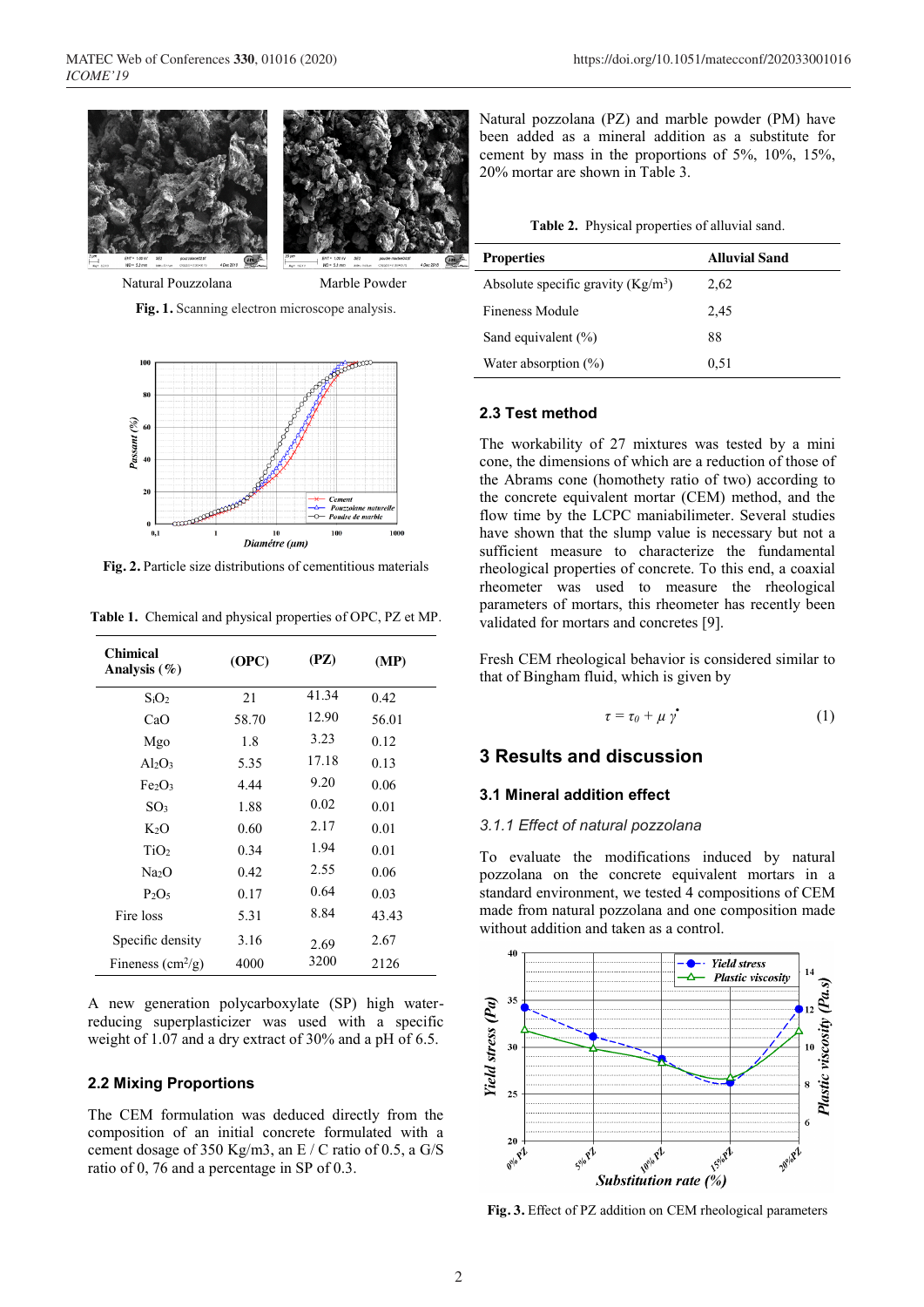Figures 3 and 4 show natural pozzolana effect on CEM rheological behavior and the workability and flow time respectively. Note that the addition of 5% PZ, 10% PZ and 15% PZ in the cement matrix improved the rheological parameters [1].

| <b>Description</b> | ${\bf E}$  | <b>CPA</b> | MP               | PZ         | <b>Sable</b> | ${\bf SP}$ |
|--------------------|------------|------------|------------------|------------|--------------|------------|
| <b>Mixtures</b>    | $(Kg/m^3)$ | $(Kg/m^3)$ | $(Kg/m^3)$       | $(Kg/m^3)$ | $(Kg/m^3)$   | $(\%)$     |
| 100% CPA           | 178.50     | 357        | $\boldsymbol{0}$ |            | 986,12       | 0.3        |
| 5% MP              |            | 339.15     | 17.85            |            |              |            |
| 10% MP             |            | 321.30     | 35.70            |            |              |            |
| 15% MP             |            | 303.45     | 53.55            |            |              |            |
| 20% MP             |            | 285.6      | 71.40            |            |              |            |
| 5% PZ              | 178.50     | 339.15     |                  | 17.85      | 986.12       | 0.3        |
| 10% PZ             |            | 321.30     |                  | 35.70      |              |            |
| 15% PZ             |            | 303.45     |                  | 53.55      |              |            |
| 20% PZ             |            | 285.6      |                  | 71.40      |              |            |

**Table 1.** Mixture proportions of the tested Concrete equivalent mortars

However, beyond 15%, pozzolana increased mortars yield stress and the viscosity seems to be due to pozzolana angular shape.



**Fig. 4.** Effect of PZ addition on CEM workability and flow time

 At the same time, the presence of natural pozzolana as a cement replacement of 5% to 20% resulted in a slight decrease in the slump in the range of 1 to 2.5 cm (Figure 4). On the other hand, the addition of natural pozzolana as a substitute for cement has generally increased the flow time.

#### *3.1.2 Effect of marble powder*

Based on the experimental results presented graphically in figures (5 and 6), we found that the addition of marble powder as a substitute for cement is very effective both rheologically and workability in a standard environment. A good rheological behavior is ensured by the addition of marble powder to replace cement above 5%. This is due to the diluting effect of inert marble powder.

At the same time, the variation in CEM slump as a function of the MP dosage presented in Figure (6).



**Fig. 5.** Effect of MP addition on CEM rheological parameters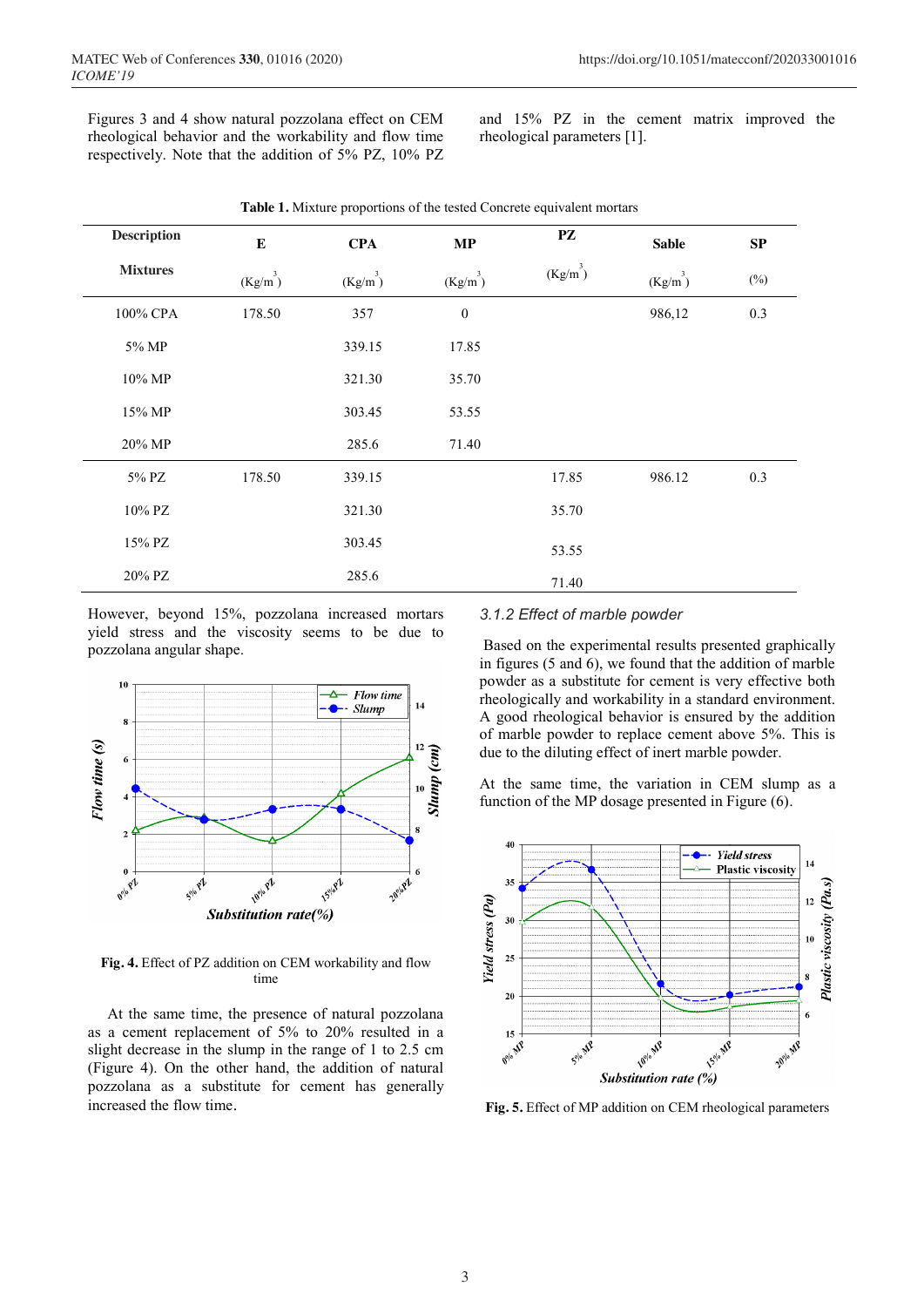

**Fig. 6.** Effect of MP addition on CEM workability and flow time

It can be seen that marble powder has shown its ability to improve slump and flow time.

#### **3.2 Coupled effect temperature and addition on rheological behavior**

## *3.2.1 Coupled effect of temperature and pozzolana*

Figures 7 and 8 describe the results obtained from tests on different CEM mixtures at different temperatures. They make it possible to judge the parameters of rheological behavior and also to observe that the changes in these parameters are quite similar whatever the temperature change and the substitution rate. It is noted that the coupled effect of the temperature and the pozzolana was beneficial to 30  $\degree$  C against a low temperature of 10 ° C negatively affected the yield stress and plastic viscosity.



**Fig. 7.** Temperature effect on PZ- based CEM Yield stress



**Fig. 8.** Temperature effect on PZ- based CEM viscosity

Also Figures 9 and 10 show the variation in slump and flow time as a function of Pozzolana substitution rates, from which it can be seen that temperature has generally had a negative influence on workability and flow time.



**Fig. 9.** Temperature effect on PZ- based CEM workability



**Fig. 10.** Temperature effect on PZ- based CEM flow time

### *3.2.2 Coupled effect of temperature and marble powder*

Figures 11 and 12 represent the temperature effect and marble powder On CEM yield stress and viscosity.